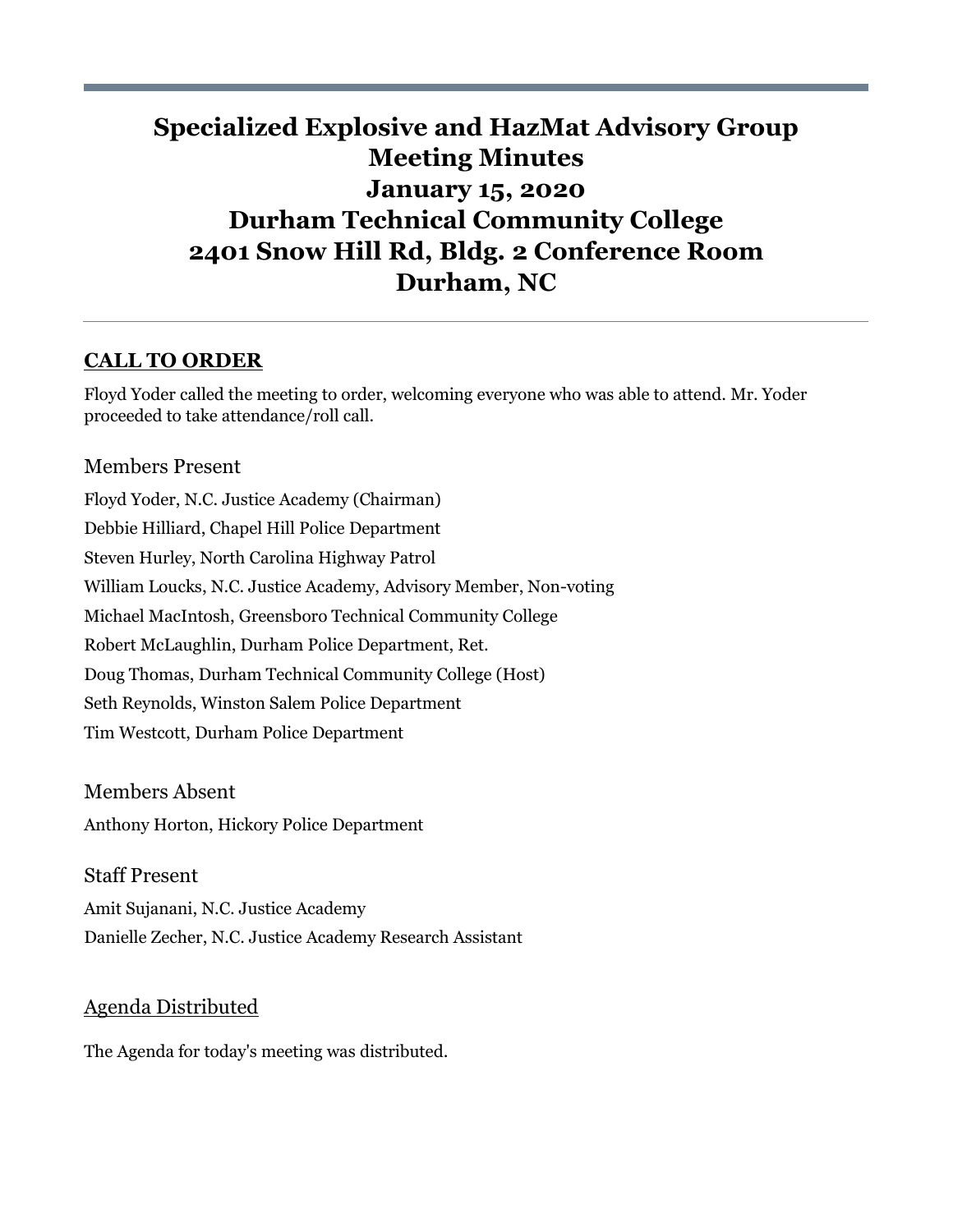### **PAST BUSINESS**

Floyd Yoder asked all members present to review the minutes from the last meeting and bring up anything for discussion or review.

### **NEW BUSINESS**

#### New Position

Floyd Yoder introduced Danielle Zecher, who was hired in the new Administrative Assistant Position at the Western Campus of the NCJA. The position was created to do the research and assist all instructors and coordinators with their curriculum. This position ensures that all formatting and documentation of references and endnotes is complete and correct. Ms. Zecher is tasked with reviewing the differences in the Fourth Edition (currently being used in the Instructor Courses) and the Fifth Edition.

**Danielle Zecher:** Stated that the biggest difference is that Fifth Edition was published in 2017 and includes NFPA 1072 Standard. An easy way to look at it is that the Fifth Edition is like the unabridged novel, and the Fourth Edition is the abridged novel. The Fifth Edition has a lot more information about illicit drug labs and terrorist attacks. Also, the Fifth Edition includes a section on marijuana grow labs and BHO synthesis lab explosions, while the Fourth Edition has none of this information. The Fifth Edition has much more information on clandestine labs and grow operations and how they can be booby-trapped, and the secondary hazards there.

Further, the Fifth Edition includes a section on regulated labs, which the Fourth Edition doesn't have. The section on chemical attack indicators is 12 pages long in the Fifth Edition, versus two pages long in the Fourth Edition. The section on biological attack indicators is four pages long in the Fifth Edition, versus two pages in the Fourth Edition. The Fifth Edition has a section on terrorist attack identification, which the Fourth Edition doesn't have. The Fifth Edition has a section for psychological issues related to HazMat calls, and overall contains more information on reporting, documentation, and evidence preservation.

**Floyd Yoder:** It was agreed before by all that this Group wants to move this program in a more law enforcement-friendly direction.

Mr. Yoder passed around the Fifth Edition book for review by all members of the Group, with the information just presented by Ms. Zecher.

**Debbie Hilliard:** Excellent recap of the differences between the Fourth and Fifth Editions. Ms. Hilliard wants to remind everyone that there is a difference between the Fourth, the Fifth, and what this Group should be focusing on is our awareness level instructors on. That difference is more glaring than the difference between those editions. While the Group may want to recommend switching to the Fifth Edition in the interim, Ms. Hilliard believes that an entirely brand new curriculum should be written. Ms. Hilliard has contacted Jones & Bartlett, and they have a system to help build a new curriculum and an e-textbook could be developed for the students. Ms. Hilliard believes that the Fourth and the Fifth Editions are geared toward HazMat Operations Responders, while the audience for this Group is Hazmat Awareness Instructors – Subject Matter Experts, and the focus should be on that audience.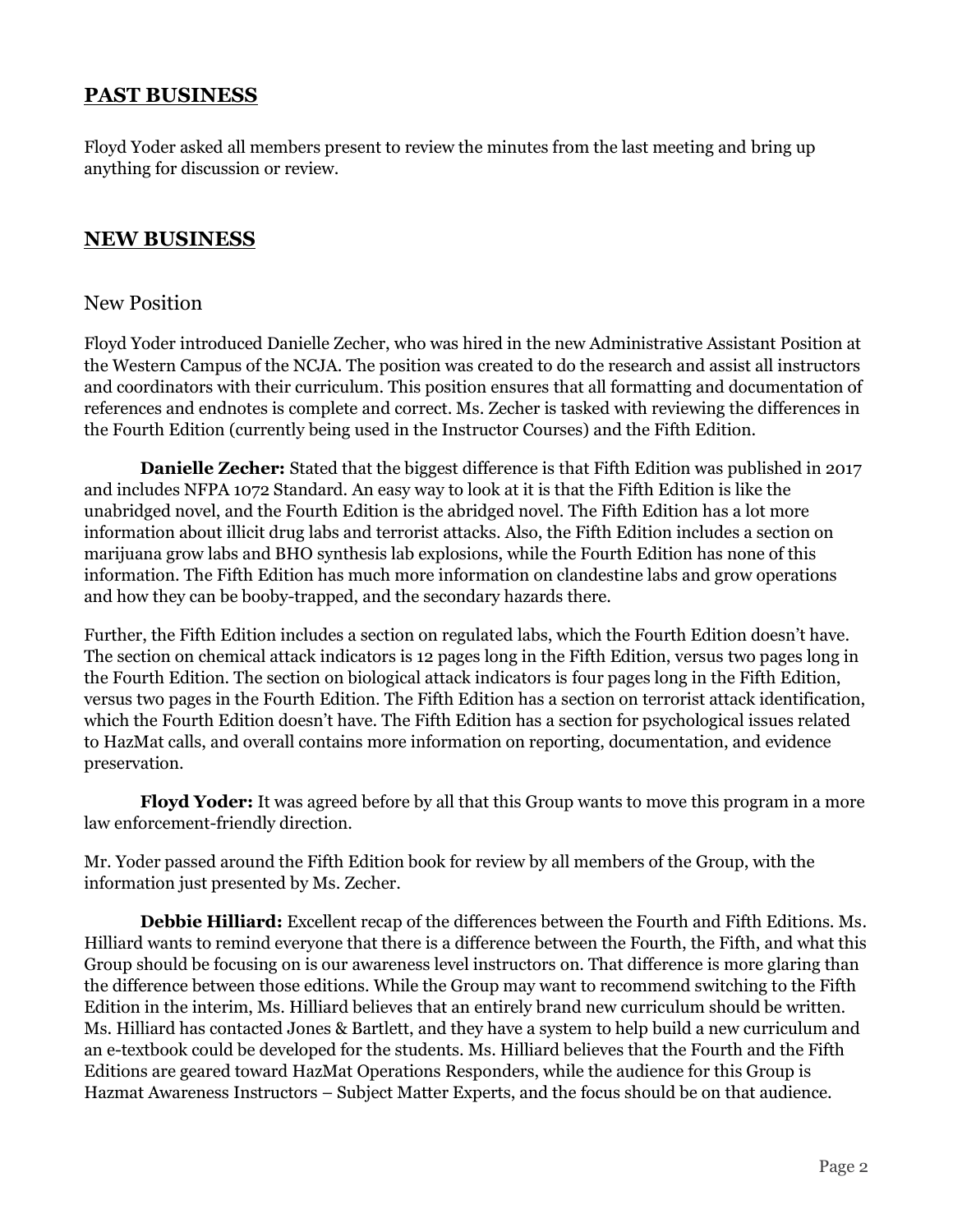**Floyd Yoder:** Introduction of Bill Loucks, the Drug and Gang Instructor for the NCJA, who came from Nashville Metro. Mr. Loucks has a very extensive background in HazMat and has been an OSHA instructor.

**Bill Loucks:** Would like to see as a takeaway what was seen when going through the academy – what does an officer do when they are first on a possible HazMat scene? Also, Mr. Loucks had developed training in conjunction with the Fire Department in Nashville, which was taught from the Police point of view and the HazMat side, and also included forensic chemists, fire marshals, and medical personnel. Mr. Loucks is very pleased that the Fifth Edition is including the clandestine lab material. This awareness in the police personnel increases safety for them and for the public.

**Tim Westcott:** Agrees with Debbie Hilliard. Mr. Westcott knows how long it would take to write a book from scratch, but the book used should move away from the Fire personnel driven to the law enforcement specific.

**Seth Reynolds:** Believes that the book is so lengthy already, and adding all of the new information will make it even longer. Mr. Reynolds's concern is that it will make it something the instructors will never use as a resource and will enforce the belief that the HazMat info is something that just can't be understood. Something more streamlined and directed toward the law enforcement arena would help combat that.

**Robert McLaughlin:** Agrees with Debbie Hilliard that the focus should be on the Awareness Instructors. I just had a meeting with OSFM, and the Fire Service is now doing a separate HazMat Awareness training outside of the Operations training in order to keep up the number of people legally available to respond to calls.

**Steven Hurley:** With such a large book/manual, worry that the Instructors may delve into some of the Operational level materials that they don't completely understand and possibly passing on misinformation that is beyond their skillset. Mr. Hurley believes that if this Group searches statewide (and possibly in neighboring states), and utilize departmental policies and other guides available, there should be plenty of information to develop this manual and have it be law enforcement-specific. The information is there; it is just not compiled and organized.

**Michael MacIntosh:** Some Operational level is needed for the field personnel – recognition is important for this set of people. A lot could be cut back on the technical definitions of many of the things listed in the manual, such as the shape of the containers, etc.

**Floyd Yoder:** On the last State Exam for the last class, participants only remember ONE question coming from BLET. Debbie's section was 99% of it.

**Doug Thomas:** Concern that if the Group goes with the Fifth Edition, the classes will be tested on the whole book.

**Floyd Yoder:** Need to keep moving in the law enforcement-specific direction. The goal is to become the best in the nation in training.

**Doug Thomas:** Question re: will the instructors be called back in for a 2-day class?

**Floyd Yoder:** Given the heavy revisions being made, it will be necessary for these instructors to come in or lose their certification. Feels the Group knows where we are now, where we need to go, and how we are going to get there.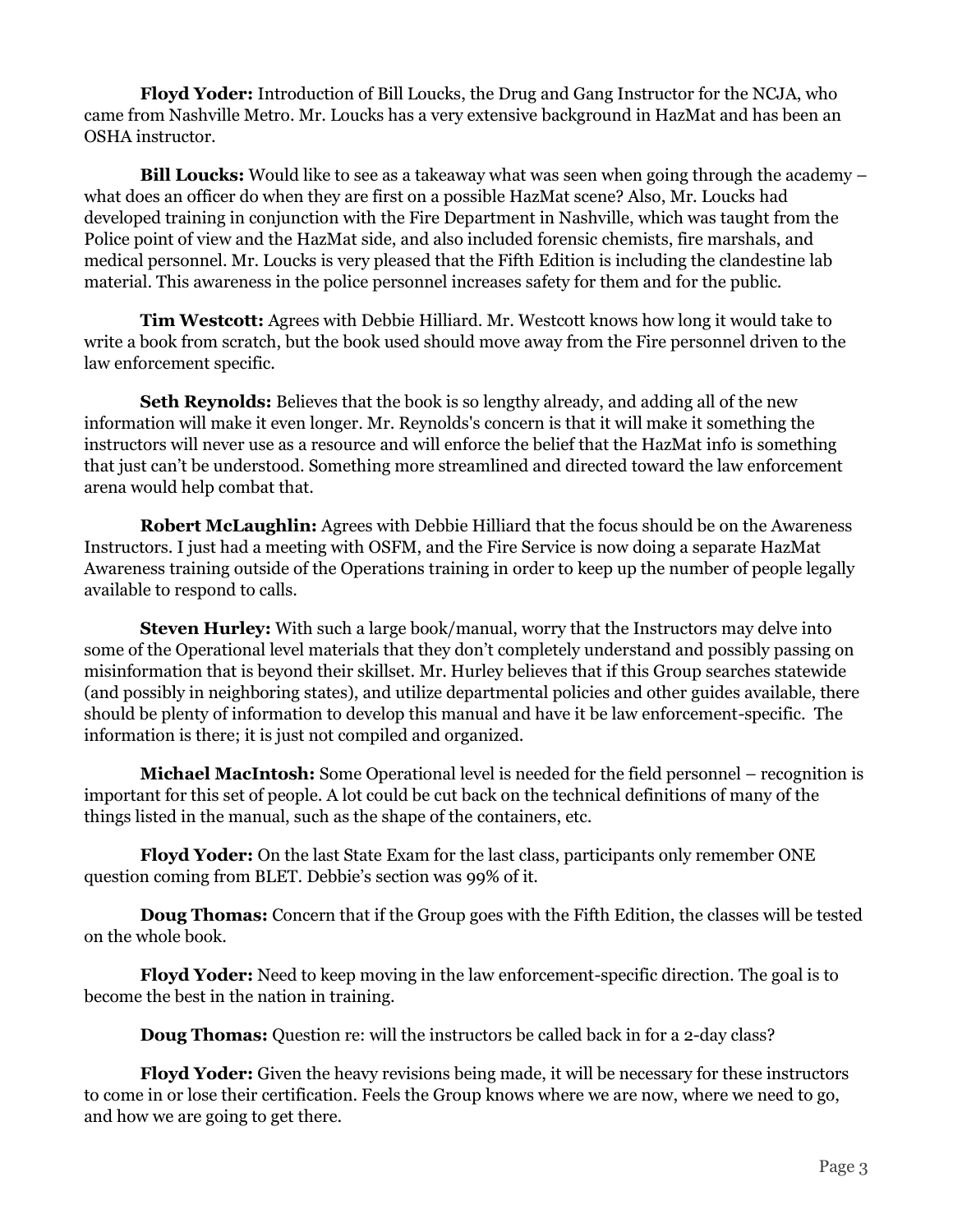### **A vote is taken on moving from the Fourth to the Fifth Edition**

8 members vote Aye

1 member votes Nay

The Fifth Edition will be used

**Floyd Yoder:** This is an interim measure. This Group will keep revising and improving, and it will not end with the simple adoption of the Fifth Edition. A copy of the Fifth Edition will be ordered for all members of the Group.

The time elapsed between the Fourth and Fifth Editions is 7 years, with the Fourth being published in 2010 and the Fifth in 2017.

Danielle's notes and comparisons will be made into an electronic copy and will be distributed to all members of the Group.

# **Lesson Plan**

Danielle made a skeleton outline of the Lesson Plan (distributed to all members of the Group).

Section A – Debbie Hilliard volunteered to take this section

Section B – Steven Hurley assigned to this section

Section C – Robert McLaughlin volunteered to take this section

Section D – Seth Reynolds volunteered to take, and Tim Westcott volunteered to assist with this section; Tim will take the lead

Section E – Seth Reynolds volunteered to take this section

Section F – Seth Reynolds volunteered to take, and Michael MacIntosh volunteered to assist with this section; Seth will take the lead

Section G – Seth Reynolds volunteered to take, and Doug Thomas volunteered to assist with this section; Doug will take the lead

Section H – Michael MacIntosh volunteered to take this section

Anthony Horton has volunteered to assist, but Mr. Yoder is awaiting clarification on the section he will be assigned.

**Floyd Yoder:** Review of each section and who has been assigned to each of them. The group moves on to the analysis of the skeleton outline provided by Danielle. Significant revisions and improvements are needed.

**Robert McLaughlin & Debbie Hilliard:** Previous revision a couple of years ago was really adding endnotes and updating to match DOJ needs, basically a cleaning up of the lesson plan rather than revising it in any major way. It was basically an update, but it is not a finished product in terms of a revision.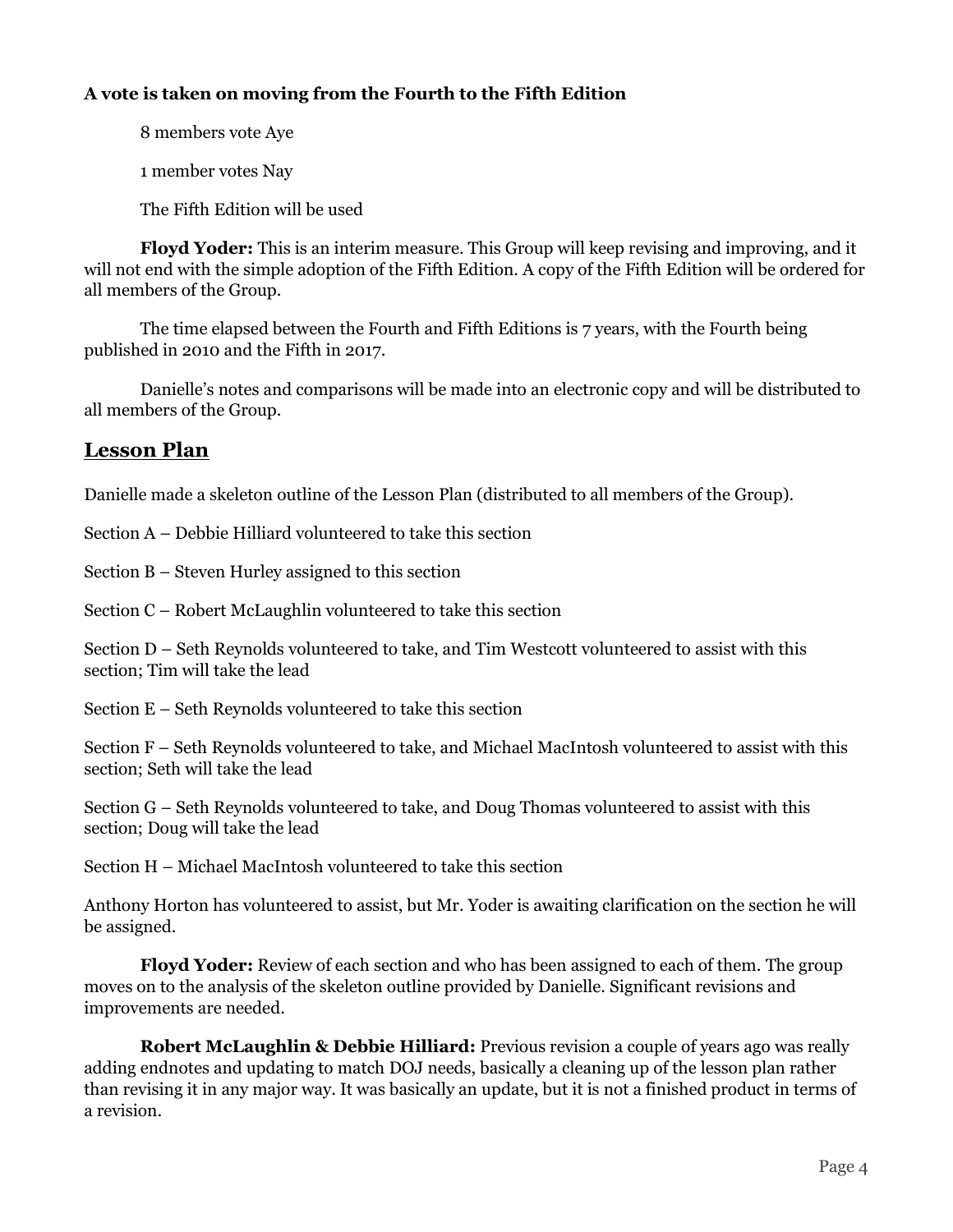**Floyd Yoder:** Review of each section and who has been assigned to each of them.

Section A – Hazardous Materials Responses (pg 2-27) - Debbie Hilliard primary

- 1. Definitions and incidents Debbie Hilliard
- 2. Rules and regulations –Tim Westcott
	- a. Needs updating
- 3. NIMS and the ICS –Robert McLaughlin
	- a. Floyd Yoder may be able to write into the requirements for Instructor School to include the NIMS training. Floyd will research and have the info available at the next meeting, and the Group can vote on it at that time.
	- b. A recommendation is made by Debbie Hilliard that the prerequisite training be the online elements of the NIMS to ease the burden on the smaller localities.
- 4. Definitions/chemical characteristics Debbie Hilliard
- 5. Recognition, identification, and classification Debbie Hilliard
- 6. Use of the Emergency Response Guidebook Debbie Hilliard
	- a. Electronic versions
	- b. Cargo Decoder
	- c. Awareness of Resources available
- 7. Transportation hazards and response considerations –Steven Hurley
- 8. Fixed facilities containing possible hazardous materials Debbie Hilliard a. Unfixed facilities
- 9. Unknown Does not exist This should be removed
- 10. Local Plan Debbie Hilliard

Section B – Escorting Explosives and Hazardous Materials (pg 27-29) – Steven Hurley

- 1. Compliance with laws and regulations
	- a. Changes have occurred, and updates needed
- 2. Safeguarded hazardous materials
- 3. Routing non-radioactive hazardous materials (NRHM)

Section C – Environmental Crimes (pg 29-32) – Robert McLaughlin with William Loucks to review and assist

- 1. "Generally speaking, an environmental crime is a negligent, knowing, or willful violation of a federal environmental law."
- 2. "Typical violations which result in investigations may involve, but are not limited to:"
- 3. Some environmental concerns are handled by state and local authorities who have immediate jurisdiction over such matters. These include the following:
- 4. Jurisdictional agencies

Section D – Response to Weapons of Mass Destruction (WMD) Incidents (pg 32-57) – Tim Westcott and Seth Reynolds (Tim lead)

- 1. Definitions
	- a. Moving from BENICE to C-Born
- 2. Incident Priorities
- 3. Levels of protection/protective clothing and equipment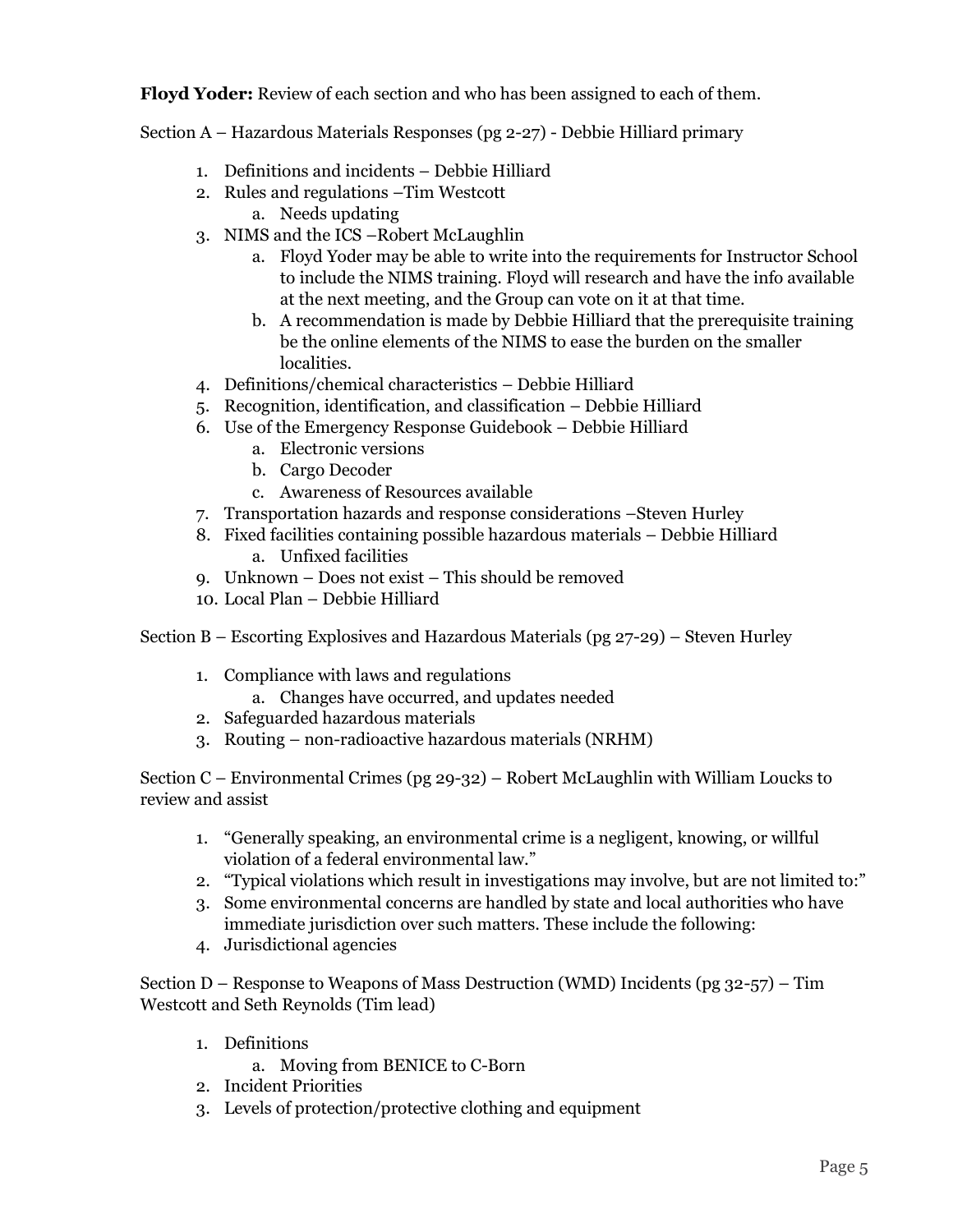4. Five phases of a WMD incident

Section E – Recognition of Explosive and Incendiary Devices (pg 57-62) – Seth Reynolds

- 1. Definitions
- 2. Destructive Devices
	- a. Changes and updates, as well as additions, are to be made to this entire section

Section F – Responding to Bomb Threats and Suspicious Objects (pg 62-68) – Seth Reynolds and Michael MacIntosh (Seth lead)

- 1. North Carolina General Statutes
- 2. Response procedures
- 3. Further investigation
	- a. This section can be pared down
- 4. Specialized resources
- 5. Suspicious letters and packages Tim Westcott
	- a. Add in unattended packages/items in this section

Section G – Laboratories and Chemical Suicides – William Loucks

- 1. Clandestine laboratories William Loucks and Robert MacLaughlin
	- b. Recognition of pill presses and the packaging and repackaging of most common drugs
	- c. Hazards specific to each type of laboratory and recognition of those hazards
- 2. Chemical suicide William Loucks

Section H – Search Procedures (pg 68-69) – Doug Thomas and Michael MacIntosh (Doug lead)

- 1. Building searches Doug Thomas
- 2. Vehicle searches Doug Thomas
- 3. Examining suspicious and potentially dangerous objects Doug Thomas
- Section I Using Fire Extinguishers (pg 69-72) Michael MacIntosh
	- 1. Portable fire extinguishers and their successful use depend on the following conditions:
	- 2. Fire classes and symbols
	- 3. Proper use of the extinguisher

**Floyd Yoder:** ERG comes out every election year. There is a lesson plan for the HazMat In-service, which was created one year ago. Floyd will determine if it has to be voted in to be put in use, and that will be addressed at the next meeting of the Group.

**Floyd Yoder:** Group agrees that the last two areas of Section F be made into their own section, Section G, and Sections G and H will become Sections H and I.

# **PLANNING & FUTURE MEETINGS**